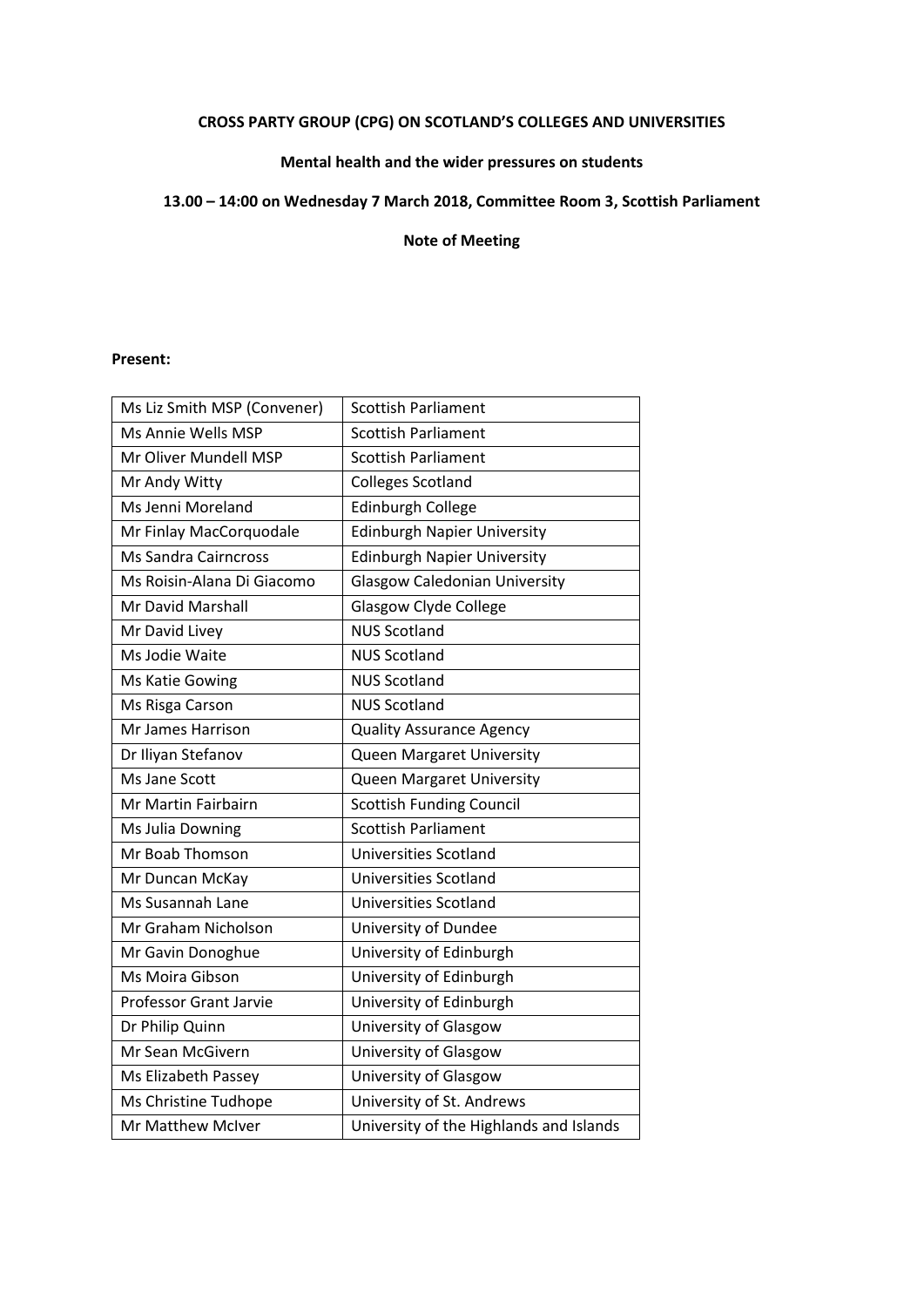# **Apologies:**

| Mr Iain Gray MSP     | <b>Scottish Parliament</b>      |
|----------------------|---------------------------------|
| Ms Jenny Gilruth MSP | <b>Scottish Parliament</b>      |
| Mr Paul Little       | City of Glasgow College         |
| Mr Martyn Spence     | <b>Heriot-Watt University</b>   |
| Ms Ann Gow           | <b>UCU Scotland</b>             |
| Ms Rowena Pelik      | <b>Quality Assurance Agency</b> |
| Mr David Anderson    | University of Glasgow           |

# **1. Welcome and introduction from the Convener**

The Convener welcomed everyone to the seventh meeting of the CPG on Colleges and Universities in session 5 of the Scottish Parliament, on the topic of mental health and the wider pressures on students*.* The Convener welcomed the speakers: Mr Philip Quinn, Director of Counselling and Psychological Services at the University of Glasgow; Mr David Marshall, Assistant Principal of Student Experience at Glasgow Clyde College; and Ms Jodie Waite, Vice President (Education), NUS Scotland.

The Convener informed members that due to a very busy education day in Parliament, she and colleagues would have to leave the meeting early to be in the Chamber for the start of the afternoon session. Mr Alastair Sim, Director of Universities Scotland, would act as chair for the final part of the meeting.

The Convener thanked Universities Scotland for sponsoring the lunch for the meeting.

# **2. Apologies**

Apologies were noted.

#### **3. Approval of minutes from previous meeting**

Members approved the minutes from the previous meeting on 13 December 2017.

#### **4. Introduction to topic:** *Mental health and the wider pressures on students*

The Convener invited the speakers to make their presentations.

#### **Mr David Marshall, Assistant Principal of Student Experience at Glasgow Clyde College**

Mr Marshall began his presentation by noting that the 'student experience' in his job title was a very broad term. The department at Glasgow Clyde College is responsible for a range of services, including careers guidance, learning inclusion, and counselling services among others. These services are supplemented by the college's mental health project, which is ran in partnership with the Scottish Association for Mental Health (SAMH). Mr Marshall informed members that the project was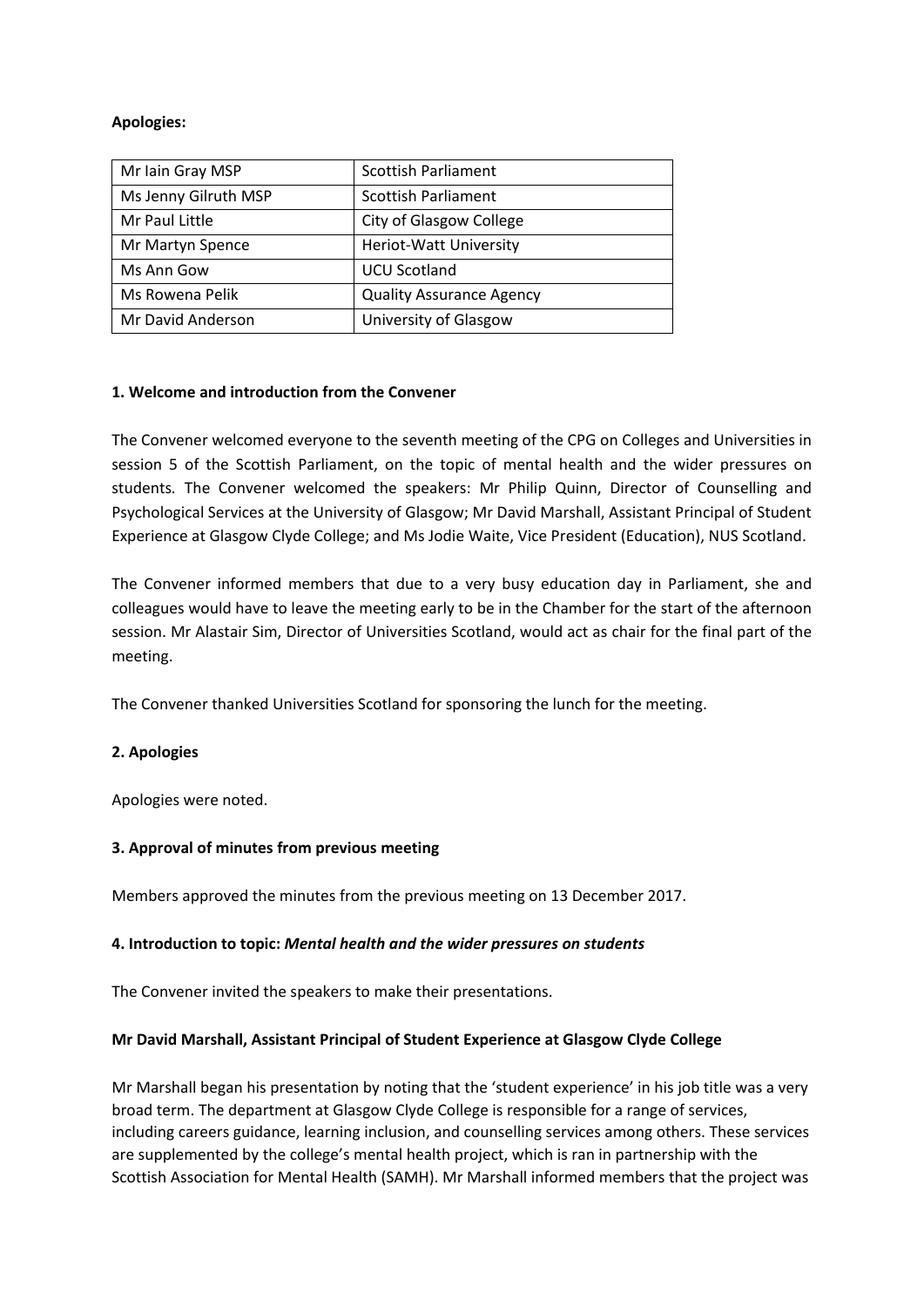funded by Glasgow Clyde Education Foundation as a two-year initiative to look at providing a wholecollege approach to mental health.

The group was told that there was a 577% increase in students registering for Extended Learning Support (ELS) over the last three years, and an increase in the number disclosing a mental health issues. These ranged from low-level anxiety and stress to more complex problems such as depression or self-harming. Mr Marshall added that a focus of the mental health project at Glasgow Clyde College is to increase the staff capacity to deal with these wide-ranging issues.

Mr Marshall stressed that Glasgow Clyde College is a further education provider, not a medical clinic. As such, the project is designed to reinforce the college's educational position but also to create an environment for students which allows them to disclose any issues. Recently, the college conducted a mental health benchmark survey of over 700 students and found that 45 per cent were either concerned or very concerned about their mental health. Two-thirds of students also said that they would like more information on where they can go to for assistance. But, Mr Marshall commented that as a college, they have to be clear that they do not have the resources and expertise to provide mental health interventions. The survey also showed that 45 per cent of students said that if the college could increase its capacity to provide these interventions, then this would benefit them in terms of retention at the college and also their longer-term attainment.

In finishing, Mr Marshall emphasised the importance of creating a safe, open environment where students feel they can discuss any problems that they have and where they can feel confident that they are not going to be dismissed. He added that sign-posting was particularly important in this regard, allowing staff to direct students to the appropriate service, whether that be the ELS department in Glasgow Clyde College, or for more serious cases, the NHS.

#### **Mr Philip Quinn, Director of Counselling and Psychological Services at the University of Glasgow**

Mr Quinn began his presentation by stating that he wanted to give members an overview of what each university counselling service was experiencing in 2018. He said that he was fortunate that the university allowed him to do a root-and-branch review of the service over the last three years, allowing him to modernise the service and recruit additional staff to meet the increased demand.

The provisions offered by the university include: person-centred CBT therapy and other mediums of counselling; psychological interventions, with help from a psychology team; referrals to a psychiatrist for diagnosis and review of medication; and Priority Response (PR), a team dedicated to responding to mental health crises. Cases which are referred to PR are typically severe in nature, where students are presenting with issues such as self-harm and suicide ideation. Mr Quinn added that unfortunately, this type of student normally falls through the cracks at the NHS because they are either between treatments, on a waiting list or haven't begun treatment yet.

Members were then informed that over the last ten years, there has been a 159 per cent increase in the number of self-referrals to Mr Quinn's service. Overall, including referrals from GPs and A&E, his service has seen a 25 per cent increase in cases over the last three years. In 2017, the service supported 2330 students, all with varying mental health needs. Cases ranged from standard exam stress, right up to more severe issues such as psychosis and schizophrenia. Mr Quinn said that his service puts the most resource into crisis cases, where the student is presenting with the most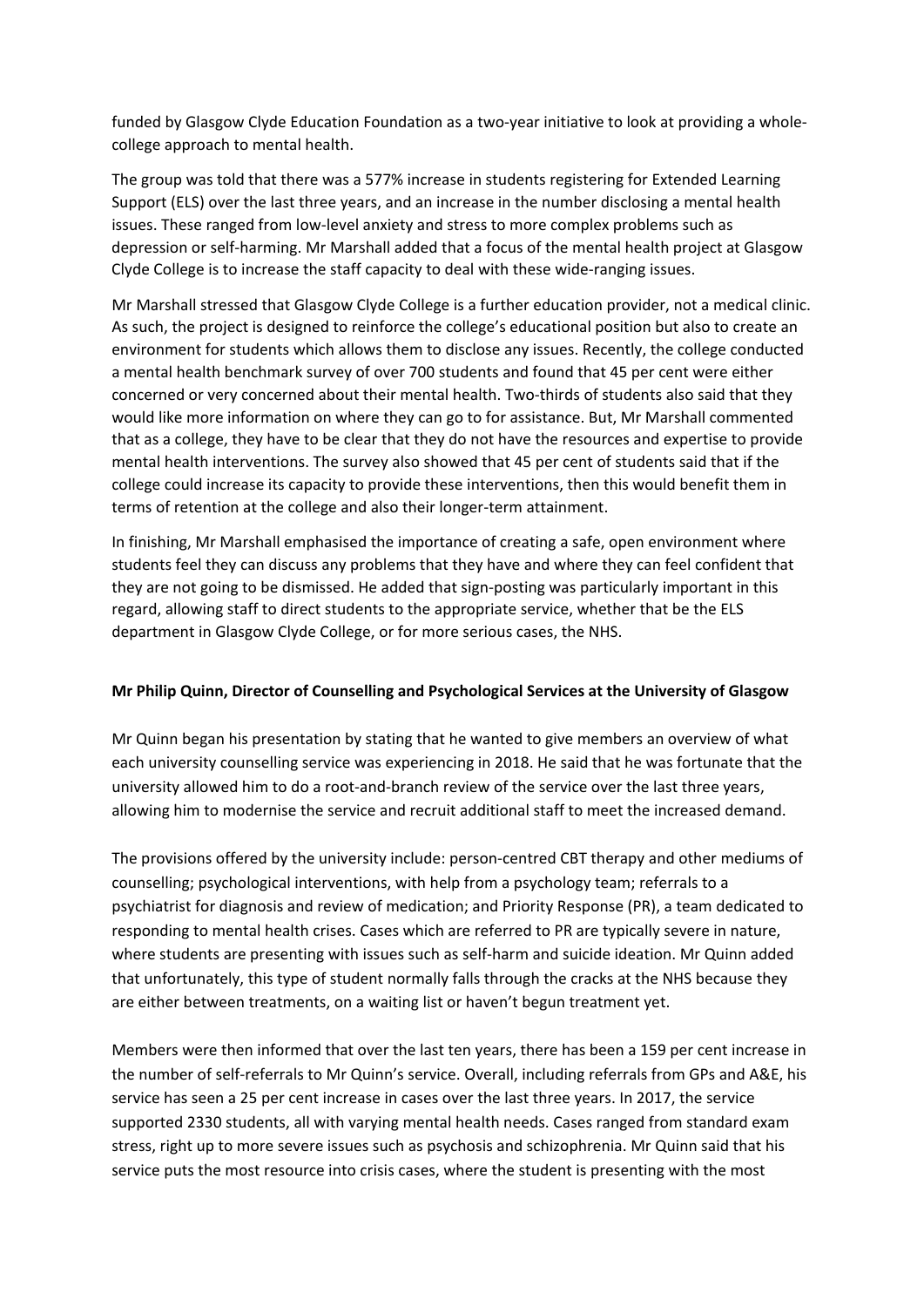serious condition. As a result, the service is well-equipped to respond to crisis cases. Continuing, he said that most university counselling services are well-equipped to manage minor cases, as these might only need one or two sessions or sign-posting to be resolved. He added that it's often the group in the middle which is left behind. This is why the university's mental health review has tried to address this and improve the service, so that "September's problems don't turn into December's crises."

In addressing what more could be done to support students with mental health issues, Mr Quinn highlighted the link-up between universities and the NHS. He said that the transition to university is an especially critical time for a student with a mental health condition, given that most manifestations appear between the ages of 14 and 24. In many cases, a young person is diagnosed with a condition but are on a waiting list. When they turn 18, they are supposed to transfer to an adult waiting list. However, quite often, they are not transferred between lists because they have moved into university accommodation and haven't registered with a new GP. Mr Quinn emphasised the importance in addressing this disconnect and ensuring no-one was overlooked. He concluded by proposing that universities should partner with their local NHS trusts to make sharing referrals and cases much easier. This would guarantee that students were able to receive the appropriate support and treatment they need, in a timely manner, and achieve a more integrated service.

# **Ms Jodie Waite, Vice President (Education) at NUS Scotland**

Ms Waite informed the group that the membership of NUS Scotland has identified mental health as a priority issue and as a result, the organisation have been campaigning on this over the last few years. In 2016, NUS Scotland gathered information on the demand for mental health services in colleges and universities and what provisions were on offer. She explained that there had been an upward trend in demand for services, with a similar increase in the number of counselling staff. However, the results also revealed that the levels of support on offer were inconsistent and varied from one institution to another.

Continuing, Ms Waite said that students face many challenges at college and university. Often, students can be living away from home for the first time and this can result in isolation issues and financial worries. Also, many face academic pressures as well as relationship difficulties. Research conducted by NUS Scotland's Think Positive campaign identified examinations and assessments as the inducing the most stress, followed closely by managing deadlines and worries about future career prospects.

The Think Positive campaign has run two government-funded projects so far: the Student Mental Health Agreement (SMHA) initiative and the Healthy Body Healthy Mind project.

Members were told that Student Mental Health Agreements are a framework for colleges and universities to bring strong support for students and staff around mental health. Seven institutions took part in the project initially, with 19 registered to take part in this academic year. The Healthy Body Healthy Mind project focuses on the link between sport and physical activities and mental health. 27 institutions are participating this academic year, compared to 14 in the last.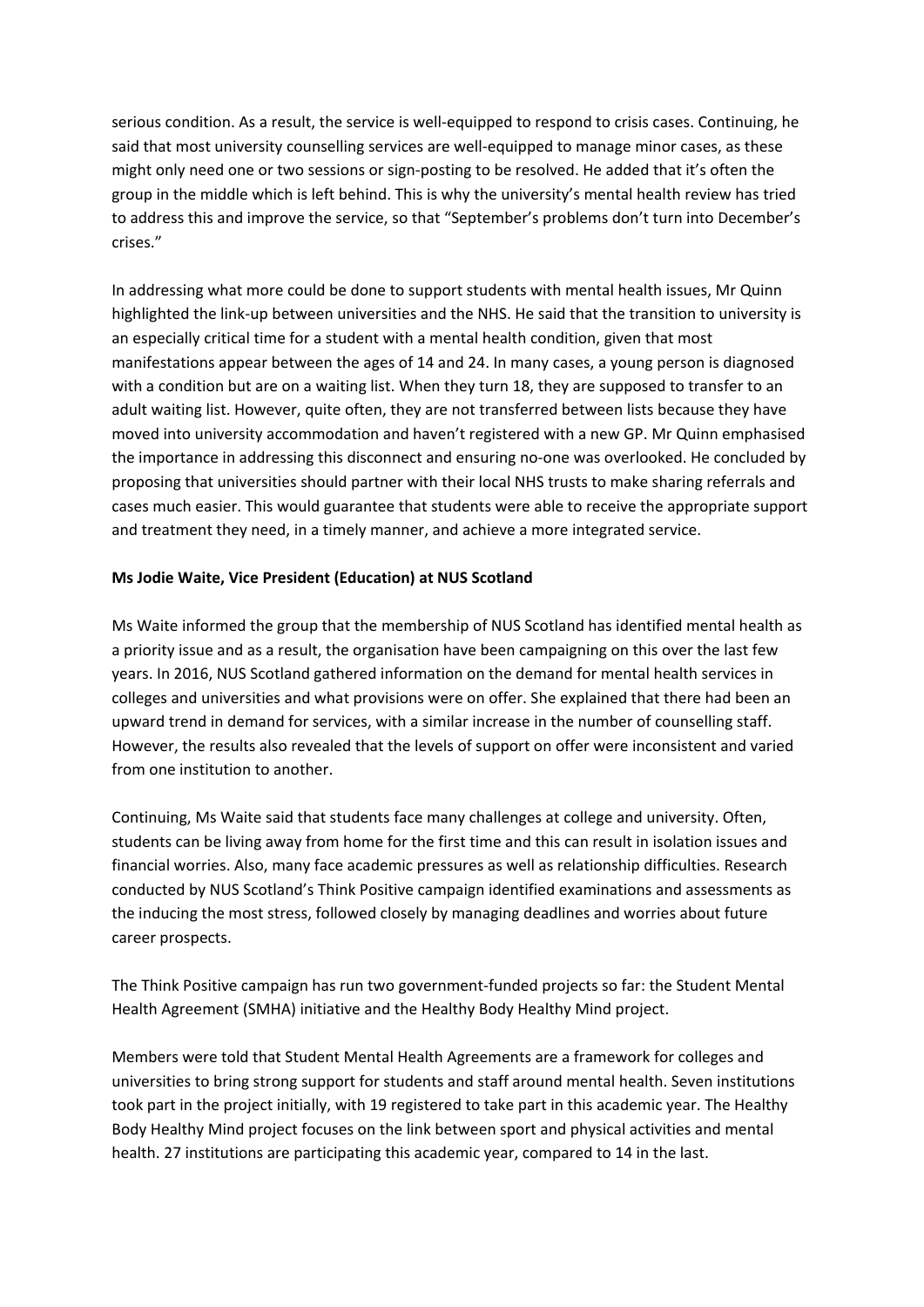Concluding, Ms Waite said that in order to meet the increased demand for services and ensure consistency across the sector, more work needed to be done. Her organisation is calling for a universal standard of counselling provision, with the lack of on-campus support being highlighted by NUS Scotland members as one of their main issues. Also, Ms Waite said better integration between institutions, the NHS and individual GPs was needed. This would enable portability of mental health services and ensure that no student would find themselves on a waiting list with no support just because they've moved from one area from another. Finally, she said that NUS Scotland are calling for on-campus training for staff and students, believing this would greatly improve understanding and awareness of mental health in colleges and universities.

#### **5**. **Discussion and questions**

The Convener thanked the speakers for their presentations and handed over to Alastair Sim, Director of Universities Scotland, to chair the last part of the meeting. Mr Sim opened the floor for discussion

# **Alastair Sim, Universities Scotland**

Mr Sim asked why there has been a sharp increase in people needing access to mental health support services and what was driving this.

Mr Quinn replied that as mentioned previously, there are certain pitfalls in the transition between adolescence and adulthood, in relation to mental health. He stated he believes there are also issues around social media, where if someone chooses to, they can live in a 24-hour social media bubble and can be closed off from society.

Mr Marshall added that there is heightened awareness around the impact mental health can have on individuals and also the support they are entitled to. This means more people feel comfortable in disclosing any issues they may have.

Ms Waite agreed, asking if it was the case that mental health issues were increasing, or if students feel more able to ask for help than they did previously. She added that in some ways, this was positive as people speaking about their mental health is to be encouraged. However, she stressed that institutions must have resources to be able to keep up with the increased demand for services.

# **Dr Iliyan Stefanov, Queen Margaret University**

Dr Stefanov said that there had been similar increase at his own institution, with demand for counselling services increasing by over 82 per cent in the last seven years. In order to tackle this, he believed being proactive was key. He informed members that Queen Margaret University developed a programme called 'Stay on Course', which was an initiative to identify individuals who were not attending classes. Instead of waiting until an individual failed an exam, the team at the university would contact students within a week to see if there is an issue and if support was needed. He then asked the speakers what kind of proactive initiatives were being run in their institutions.

Mr Quinn replied that the University of Glasgow tried to address issues before they became critical. He introduced a peer support initiative, across all schools and colleges in the university, to allow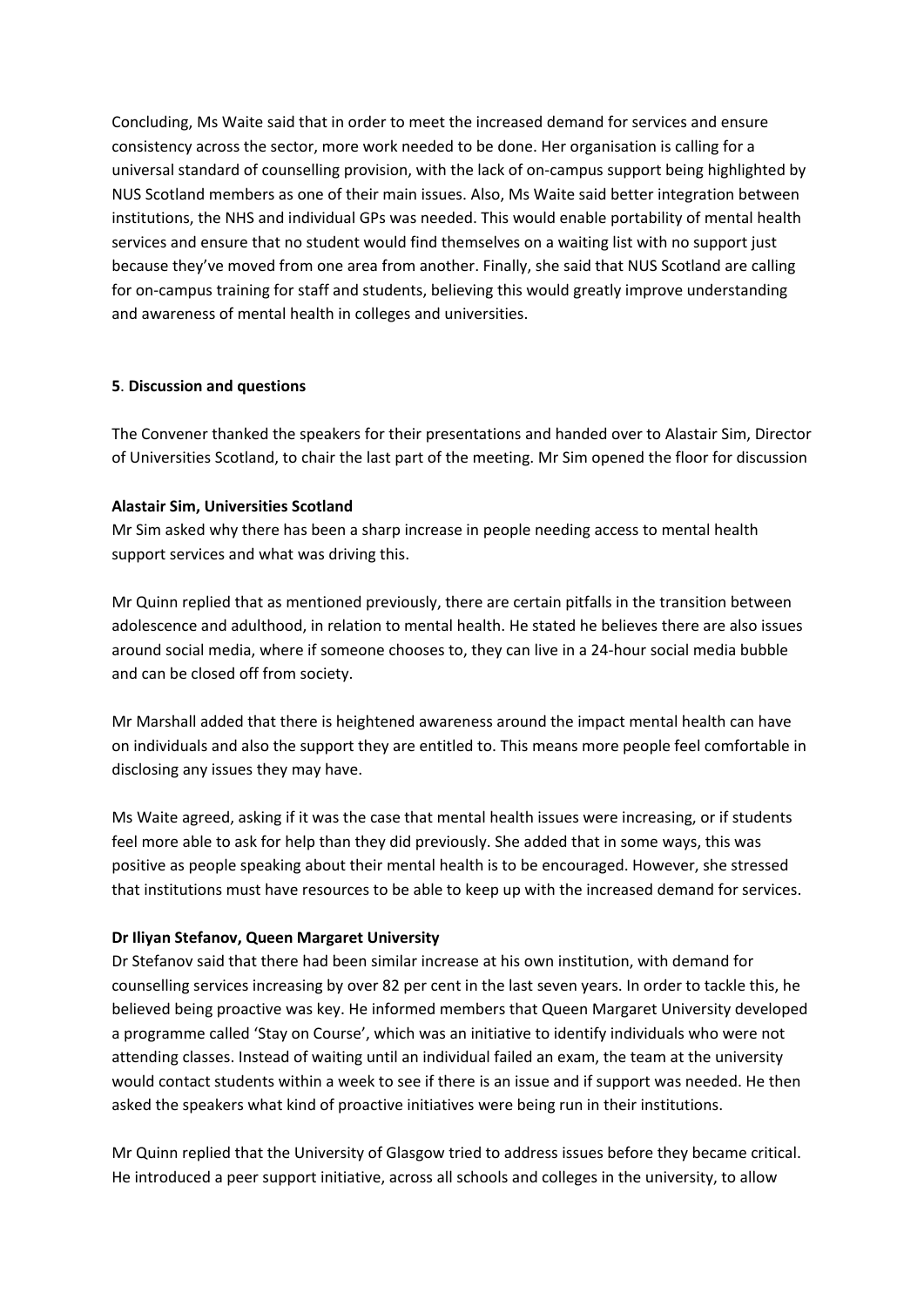students talk to their peers and to identified staff to catch issues earlier. Also, as part of his mental health review, Mr Quinn established mental health first aid training for staff. He added that part of the solution to tackle mental health is being able to address issues quicker.

Mr Marshall replied that there is not one specific approach to tackle mental health. His institution is committed to creating a safe space where people feel able to disclose any issue. To support this, different levels of training are available for staff, such as assist training, mental health first aid and generic mental health awareness training.

# **Elizabeth Massey, University of Glasgow**

Ms Massey asked about the influence of social media in creating unnecessary pressure for students and whether social media companies were contributing to the cost of treating mental health issues.

Mr Quinn commented that, in his experience, social media companies are rarely part of the solution. Although they can be used positively, such as promoting self-help materials, they can also be part of the issue. He added that it is very easy to find 'how to self-harm' guides online. Also, Mr Quinn told of a Netflix TV show which centres on a character who commits suicide. He added that social media companies and the wider media could and should do more to stop the glorification of suicide.

Ms Waite replied that when social media first appeared, there was no focus for it to be properly regulated. She said that social media companies only feel compelled to show leadership and remove harmful and disturbing content when advertisers and marketers start to pull funding.

#### **Sandra Cairncross, Edinburgh Napier University**

Ms Cairncross commented that her institution's experience of mental health was very similar to institutions across Scotland, with an increased demand for services and more complex issues presented. In particular, Ms Cairncross asked about the higher incidents of suicide ideation amongst male students and how this issue can be addressed.

Mr Quinn replied that there were 148 cases of suicide ideation at his institution last year. A crisis team at the university effectively manages these cases by working very closely together. Mr Quinn attributed the rise in the number of suicides partly to the NHS. He revealed that there have been at least four cases this year where a student has attempted suicide and ended up in A&E but have been sent home the next day without any psychiatric follow up. In terms of suicide ideation being more prevalent among males, Mr Quinn said that the Guardian newspaper reported last year that the university treats more males than any other university counselling service in the UK. He added that this is something the university is quite proud of as it means male students feel able to seek help. The university is committed to breaking the stigma around male mental health and partners with the university's sport organisations to address this.

#### **Graham Nicholson, University of Dundee**

Mr Nicholson commented that colleges and universities are providing more resources for mental health and wellbeing services which sometimes takes the place of NHS provisions. He added that although university counselling waiting lists were not short, they are much better than NHS waiting lists and stated that universities are expected in some areas to replace the NHS.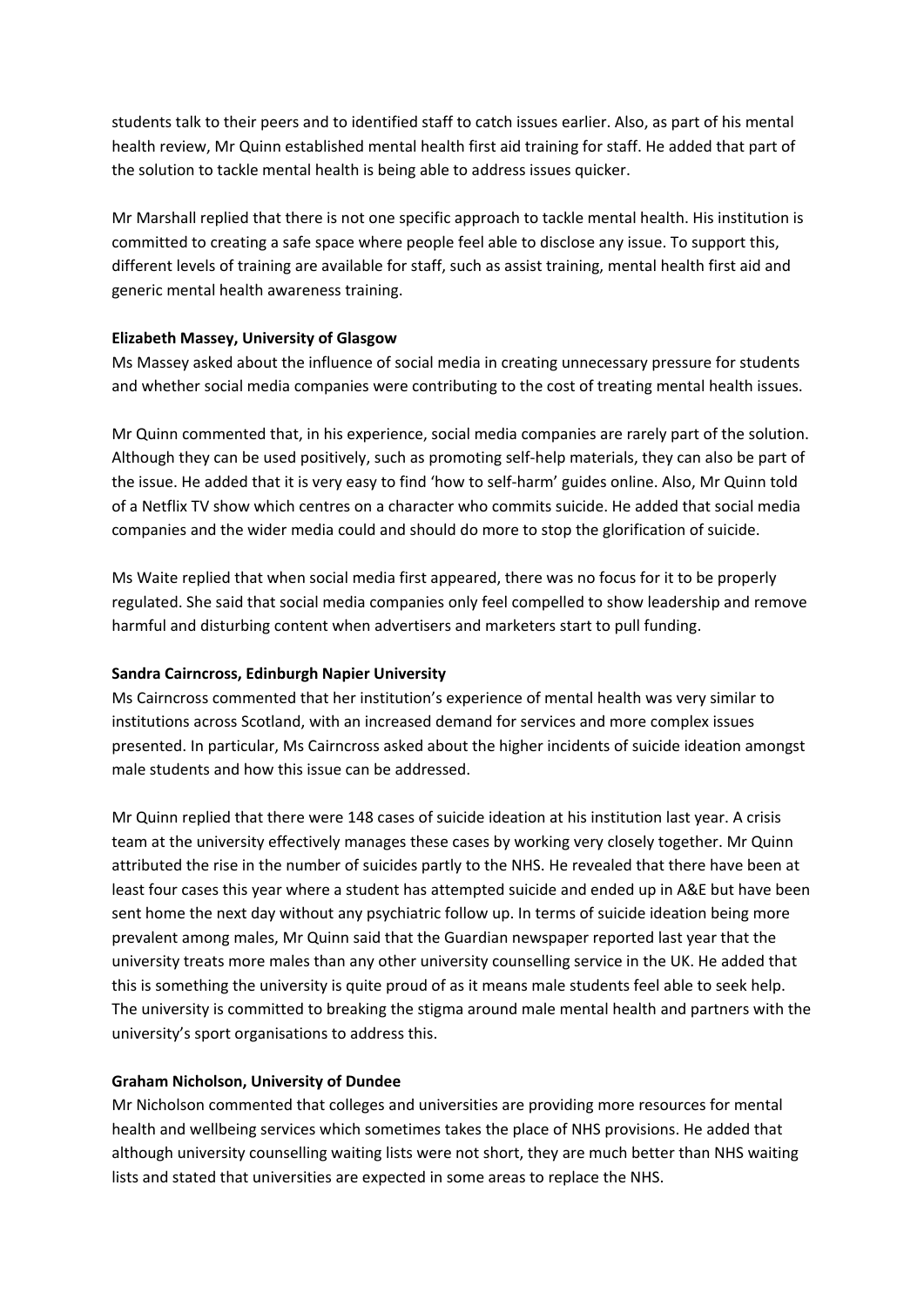Mr Alastair Sim added that because students are mobile between home and university, they may 'fall between the cracks' when moving back home from university during holidays. He asked if there are things colleges and universities could be doing ensure more linkage with the NHS.

Ms Waite replied that there was definitely room for there to be more integration. She added that universities absolutely have a duty to provide for and support their students but that does not exclude the NHS providing support and treatment. Regarding falling between two catchment areas, Ms Waite noted that this is frequent experience for international students, as it can take a long time to transfer their healthcare over to the UK.

Mr Quinn added that last year, 200 students were referred to his service from local GPs. The GPs were adamant that the student would be seen quicker at a university counselling service, but that this is not always the case. If a student is presenting with a severe issue, such as self-harm, Mr Quinn fast-tracks the student so they are seen quicker. However, more moderate cases, which are not urgent, will have to go on a waiting list and can wait until up to a month to be seen.

Mr Marshall added that the basis his institution works on is that he tries to refer back to the NHS. The counselling service at Glasgow Clyde College is a self-referral process, so any student can refer themselves to receive support. He added that the service runs a waiting list, where serious cases are prioritised and moved to the top of the list. For more serious cases, his institution will refer back to the NHS for proper medical treatment. The college places emphasis on the fact that they are an educational provider, but will support students where possible can and refer when needed to.

#### **Jenni Moreland, Edinburgh College**

Ms Moreland asked about mental health first aid training and noted that as she understands it, there are no plans to train any more trainers in Scotland. She remarked that this was more a concern, rather than a question. Mr Sim said her concern had been noted.

#### **Matthew McIver, University of the Highlands and Islands**

Mr McIver asked about the process of referring students back to GPs and how this was worked.

Mr Quinn replied that he writes a clinical letter to a particular student's GP, providing an update on their situation and the reason for the referral. However, in the meantime, the university has to support the student. If the GP is far away, it can sometimes take a long time for the GP to arrange to see the student.

#### **Martin Fairbairn, Scottish Funding Council**

Mr Fairbairn commented that he appreciated the whole-college approach Glasgow Clyde College had adopted. He asked how an institution as large as the University of Glasgow could attempt this, given its scale, and how the university was enabling staff to spot early sign of poor mental health.

Mr Quinn replied that a mental health action plan had been created, with a review group to take this plan forward. He added that the university has recently introduced initiatives like peer support and mental health first aid training. Also, Mr Quinn noted that the university has also established a 'point